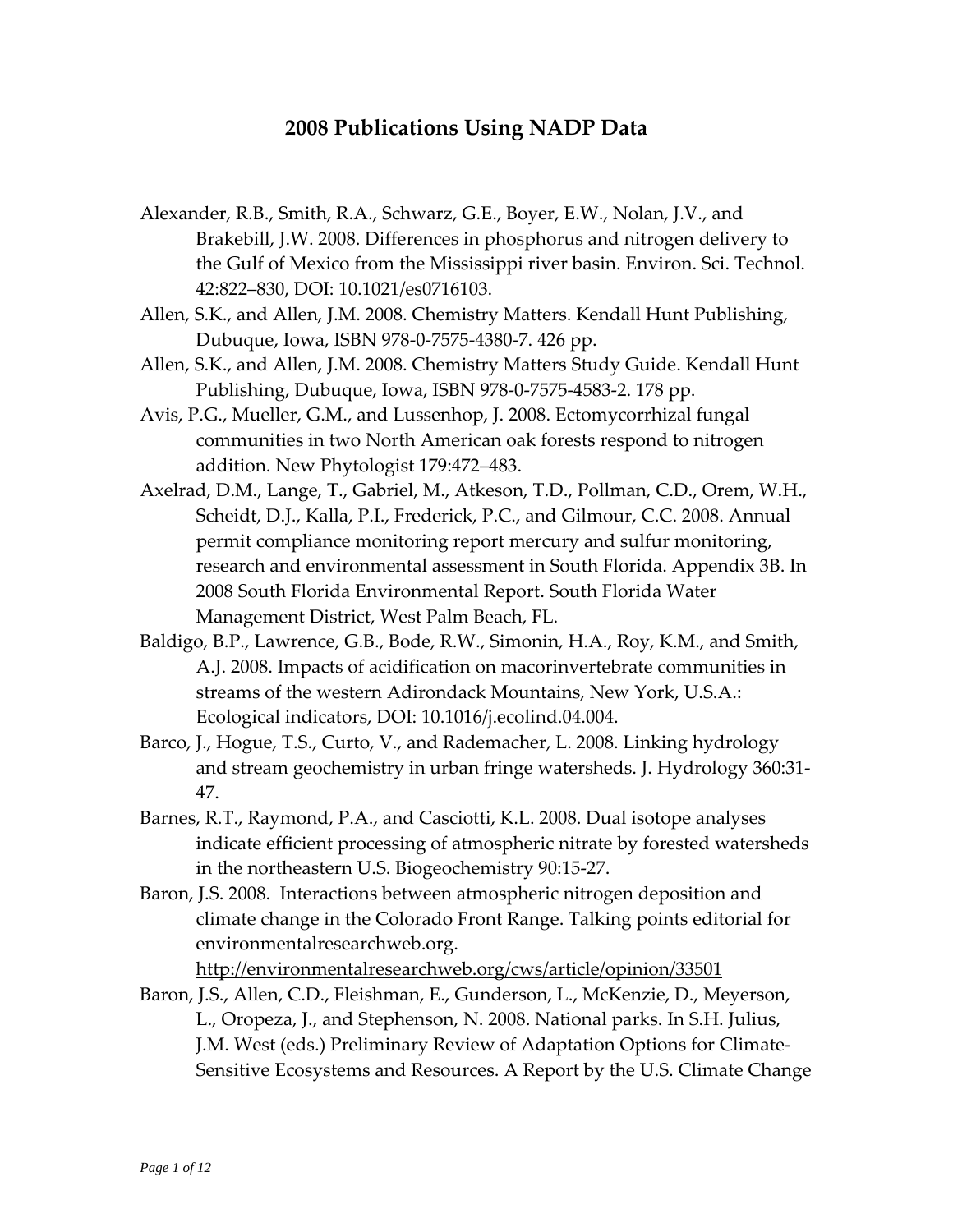Science Program and the Subcommittee on Global Change Research. U.S. Environmental Protection Agency, Washington, DC, pp. 4‐1 to 4‐68.

- Biswas, A., Blum, J.D., and Keeler, G.J. 2008. Mercury storage in surface soils in a central Washington forest and estimated release during the 2001 Rex Creek Fire. Science of the Total Environment 404:129‐138.
- Bookman, R., Driscoll, C.T., Engstrom, D.R., and Effler, S.W. 2008. [Local](http://www.sciencedirect.com/science?_ob=ArticleURL&_udi=B6VH3-4S7JG3V-3&_user=571676&_coverDate=08%2F31%2F2008&_alid=834001047&_rdoc=6&_fmt=high&_orig=search&_cdi=6055&_sort=d&_docanchor=&view=c&_ct=20&_acct=C000029040&_version=1&_urlVersion=0&_userid=571676&md5=f15261c8fb6cea7a5b29cbc314436208) to regional [emission](http://www.sciencedirect.com/science?_ob=ArticleURL&_udi=B6VH3-4S7JG3V-3&_user=571676&_coverDate=08%2F31%2F2008&_alid=834001047&_rdoc=6&_fmt=high&_orig=search&_cdi=6055&_sort=d&_docanchor=&view=c&_ct=20&_acct=C000029040&_version=1&_urlVersion=0&_userid=571676&md5=f15261c8fb6cea7a5b29cbc314436208) sources affecting mercury fluxes to New York lakes. Atmospheric Environment 42:6088‐6097.
- Boonstra, R., Desantis, L., Krebs, C.J., and Hik, D.S. 2008. Climate and nutrient influences on the growth of white spruce trees in the boreal forests of the Yukon. Climate Research 36:123‐130, DOI: 10.3354/cr00736.
- Bosch, N.S., and Allan, J.D. 2008. The influence of impoundments on nutrient budgets in two catchments of Southeastern Michigan. Biogeochemistry 87:325‐338.
- Boynton, W.R., Hagy, J.D., Cornwell, J.C., Kemp, W.M., Greene, S.M., Owens, M.S., Baker, J.E., and Larsen, R.K. 2008. Nutrient budgets and management actions in the Patuxent River Estuary, Maryland. Estuaries and Coasts 31:623–651, DOI: 10.1007/s12237‐008‐9052‐9.
- Bullock, O.R., Jr., Atkinson, D., Braverman, T., Civerolo, K., Dastoor, A., Davignon, D., Ku, J.‐Y., Lohmen, K., Myers, T., Park, R., Seigneur, C., Selin, N., Sistla, G. and Vijayaraghavan, K. 2008. An analysis of simulated wet deposition of mercury from the North American Mercury Model Intercomparison. Journal of Geophysical Research, (in press.)
- Bullock, O.R., Jr., Atkinson, D., Braverman, T., Civerolo, K., Dastoor, A., Davignon, D., Ku, J.‐Y., Lohmen, K., Myers, T., Park, R., Seigneur, C., Selin, N., Sistla, G., and Vijayaraghavan, K. 2008. The North American Mercury Model Intercomparison Study (NAMMIS): Study description and model-to-model comparisons. Journal of Geophysical Research 113, D17310, DOI:10.1029/2008JD009803.
- Burns, D.A., Riva‐Murray, K., Bode, R.W., and Passy, S. 2008. Changes in stream chemistry and biology in response to reduced levels of acid deposition during 1987–2003 in the Neversink River Basin, Catskill Mountains. Ecological Indicators 8:191‐203.
- Bushey, J.T., Nallana, A.G., Montesdeoca, M.R., and Driscoll, C.T. 2008. Mercury dynamics of a northern hardwood canopy. Atmos. Environ. 42:6905‐6914.
- Butler, T.J., Cohen, M.D., Vermelyn, F.M., Likens, G.E., Schmeltz, D., and Artz, R.S. 2008. Regional precipitation mercury trends in the eastern USA, 1998‐ 2005: Declines in the Northeast and Midwest, no trend in the Southeast. Atmos. Environ. 42:1582‐1592.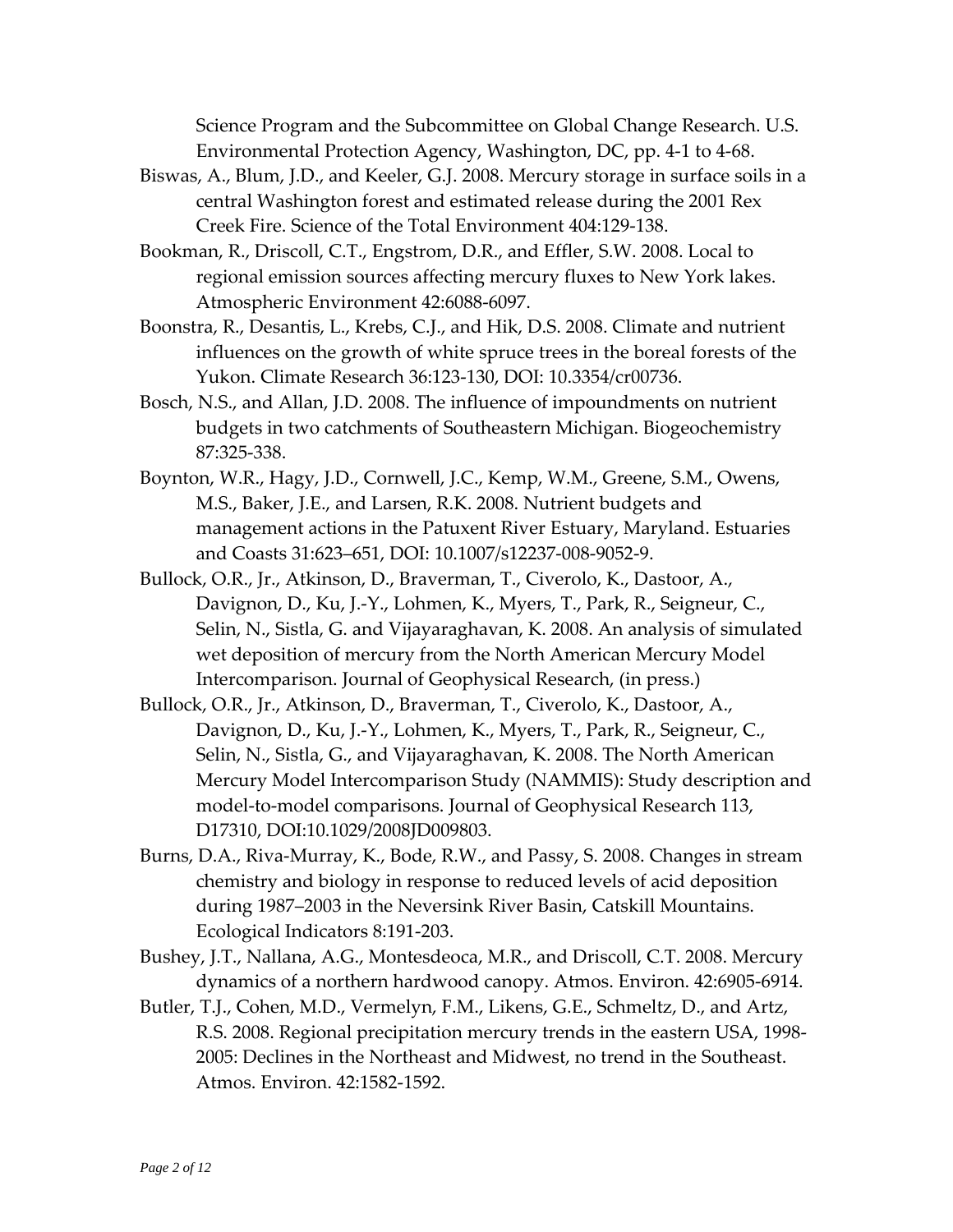- Cain, M.L., Bowman, W.D., and Hacker, S.D. 2008. Ecology. Sinauer, Sunderland, MA.
- Chen, L., Kost, D., and Dick, W.A. 2008. Petroleum coke circulating fluidized bed combustion product as a sulfur source for alfalfa. Communications in Soil Science and Plant Analysis 39:1993‐2008, DOI: 10.1080/00103620802134826.
- Choi, H.D., Sharac, T.J., and Holsen, T.M. 2008. Mercury deposition in the Adirondacks: A comparison between precipitation and throughfall. Atmospheric Environment 42:1818‐1827.
- Christopher, S.F., Mitchell, M.J., McHale, M.R., Boyer, E.W., Burns, D.A., and Kendall, C. 2008. Factors controlling nitrogen release from two forested catchments with contrasting hydrochemical responses. Hydrological Processes 22:46–62.
- Civerolo, K., Hogrefe, C., Lynn, B., Rosenzweig, C., Goldberg, R., Rosenthal, J., Knowlton, K., and Kinney, P. 2008. Simulated effects of climate change on nitrogen deposition in the eastern US. Atmospheric Environment 42:2074‐ 2082.
- Clark, C.M., and Tilman, D. 2008. Loss of plant species after chronic low‐level nitrogen deposition to prairie grasslands. Nature 451:712‐715.
- Coates, T.A., Boerner, R.E.J., Waldrop, T.A., and Yaussy, D.A. 2008. Soil Nitrogen transformations under alternative management strategies in Appalachian forests. Soil Sci. Soc. Am. J. 72:558‐565.
- Costanza, J.K., Marcinko, S.E., Goewert, A.E., and Mitchell, C.E. 2008. Potential geographic distribution of atmospheric nitrogen deposition from intensive livestock production in North Carolina, USA. Science of the Total Environment 389:76‐86.
- Dayan, U., and Lamb, D. 2008. Influences of atmospheric circulation on the variability of wet sulfate deposition. International Journal of Climatology 28:1315‐1324.
- Elliott, K.J., Vose, J.M., Knoepp, J.D., Johnson, D.W., Swank, W.T., and Jackson, W. 2008. Simulated effects of sulfur deposition on nutrient cycling in Class I wilderness areas. J. Environ. Qual. 37:1419‐1431, DOI:10.2134/jeq2007.0358.
- Enders, S.K., Pagani, M., Pantoja, S., Baron, J.S., Wolfe, A.P., Pedentchouk, N., and Nuñez, L. 2008. Compound‐specific stable isotopes of organic compounds from lake sediments track recent environmental changes in an alpine ecosystem, Rocky Mountain National Park (United States of America). Limnology and Oceanography 53(4):1468‐1478.
- Engle, M.A., Tate, M.T., Krabbenhoft, D.P., Kolker, A., Olson, M.L., Edgerton, E.S., DeWild, J.F., and McPherson, A.K. 2008. Characterization and cycling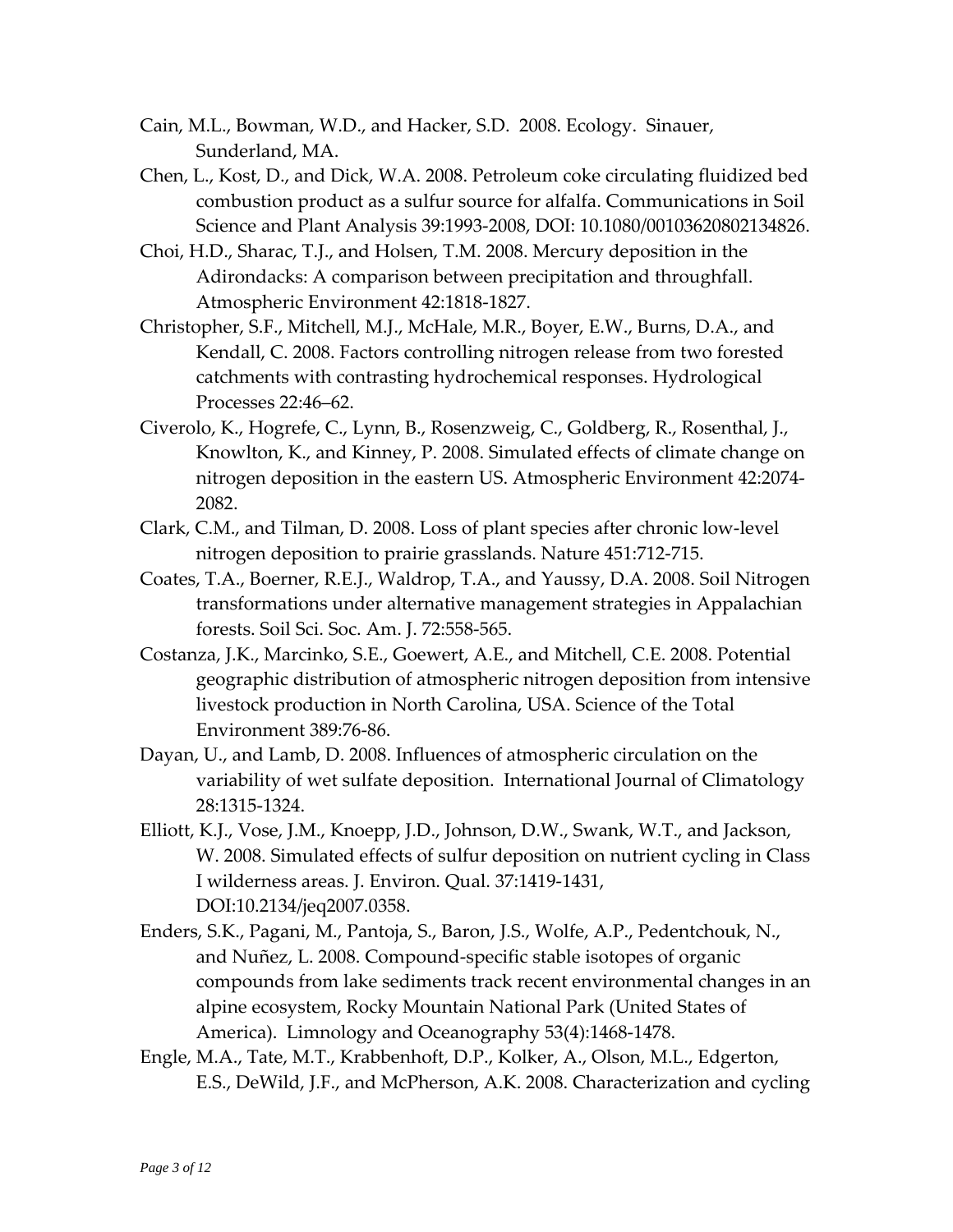of atmospheric mercury along the central U.S. Gulf of Mexico Coast, Applied Geochemistry 23:419‐437.

- Eshleman, K.N., Kline, K.M., Morgan, R.P. II, Castro, N.M., and Negley, T.L. 2008. [Contemporary](http://pubs.acs.org/doi/abs/10.1021/es071195e?prevSearch=NADP&searchHistoryKey=) trends in the acid–base status of two acid‐sensitive streams in western [Maryland](http://pubs.acs.org/doi/abs/10.1021/es071195e?prevSearch=NADP&searchHistoryKey=). Environ. Sci. Technol. 42:56–61, DOI: 10.1021/es071195e.
- Fitzgibbon, T.O., Lyons, W.B., Gardner, C.B., and Carey, A.E. 2008. A preliminary study of the Hg flux from selected Ohio watersheds to Lake Erie. Applied Geochemistry 23:3434–3441.
- Flint, C.M., Harrison, R.B., Strahm, B.D., and Adams, A.B. 2008**.** Nitrogen leaching from douglas‐fir forests after urea fertilization. Environ. Qual. 37:1781‐1788, DOI:10.2134/jeq2007.0367.
- Gardner, E.M., McKnight, D.M., Lewis, Jr., W.M., and Miller, M.P. 2008. Effects of nutrient enrichment on phytoplankton in an Alpine Lake, Colorado, U.S.A. Arctic, Antarctic, and Alpine Research 40(1):55‐64.
- Garten Jr., C.T., Brice, D.J., and Todd Jr., D.E. 2007. Short‐term recovery of Ammonium‐15 Nitrogen applied to a temperate forest inceptisol and ultisol in east Tennessee, USA. Communications in Soil Science and Plant Analysis 38:2693‐2704.
- Gauci, V., Dise, N.B., Howell, G., and Jenkins, M.E. 2008. Suppression of rice methane emission by sulfate deposition in simulated acid rain, J. Geophys. Res*.* 113, G00A07, doi:10.1029/2007JG000501.
- Guo, Y., Feng, X., Li, Z., He, T., Yan, H., Meng, B., Zhang, J., and Qiu, G. 2008. [Distribution](http://www.sciencedirect.com/science?_ob=ArticleURL&_udi=B6VH3-4T0MMPD-D&_user=571676&_coverDate=09%2F30%2F2008&_alid=834001047&_rdoc=5&_fmt=high&_orig=search&_cdi=6055&_sort=d&_docanchor=&view=c&_ct=20&_acct=C000029040&_version=1&_urlVersion=0&_userid=571676&md5=b36a3a066329e214b6ecccebbf54af63) and wet deposition fluxes of total and methyl mercury in Wujiang River Basin, [Guizhou,](http://www.sciencedirect.com/science?_ob=ArticleURL&_udi=B6VH3-4T0MMPD-D&_user=571676&_coverDate=09%2F30%2F2008&_alid=834001047&_rdoc=5&_fmt=high&_orig=search&_cdi=6055&_sort=d&_docanchor=&view=c&_ct=20&_acct=C000029040&_version=1&_urlVersion=0&_userid=571676&md5=b36a3a066329e214b6ecccebbf54af63) China. Atmospheric Environment 42: 7096‐7103.
- Hales, H.C., and Ross, D. 2008. Drastic short-term changes in the isotopic composition of soil nitrate in forest soil samples. SSSAJ 72(6):1645‐1652.
- Harper, T.W., Brye, K.R., Daniel, T.C., Slaton, N.A., and Haggard, B.E. 2008. Land use effects on runoff and water quality on an Eastern Arkansas soil under simulated rainfall. Journal of Sustainable Agriculture 32(2):231‐253.
- Heinz Center for Science, Economics and the Environment. 2008. State of the Nation's Ecosystems 2008. Island Press, Washington, DC, 352 pp.
- Homyak, P.M., Yanai, R.D., Burns, D.A., Briggs, R.D., Germain, R.H. 2008. Nitrogen immobilization by wood chip application: Protecting water quality in a northern hardwood forest. Forest Ecology and Management 255:2589‐2601*.*
- Howarth, R.W. 2008. Coastal nitrogen pollution: A review of sources and trends globally and regionally. [Harmful](http://www.sciencedirect.com/science/journal/15689883) Algae 8:14‐20.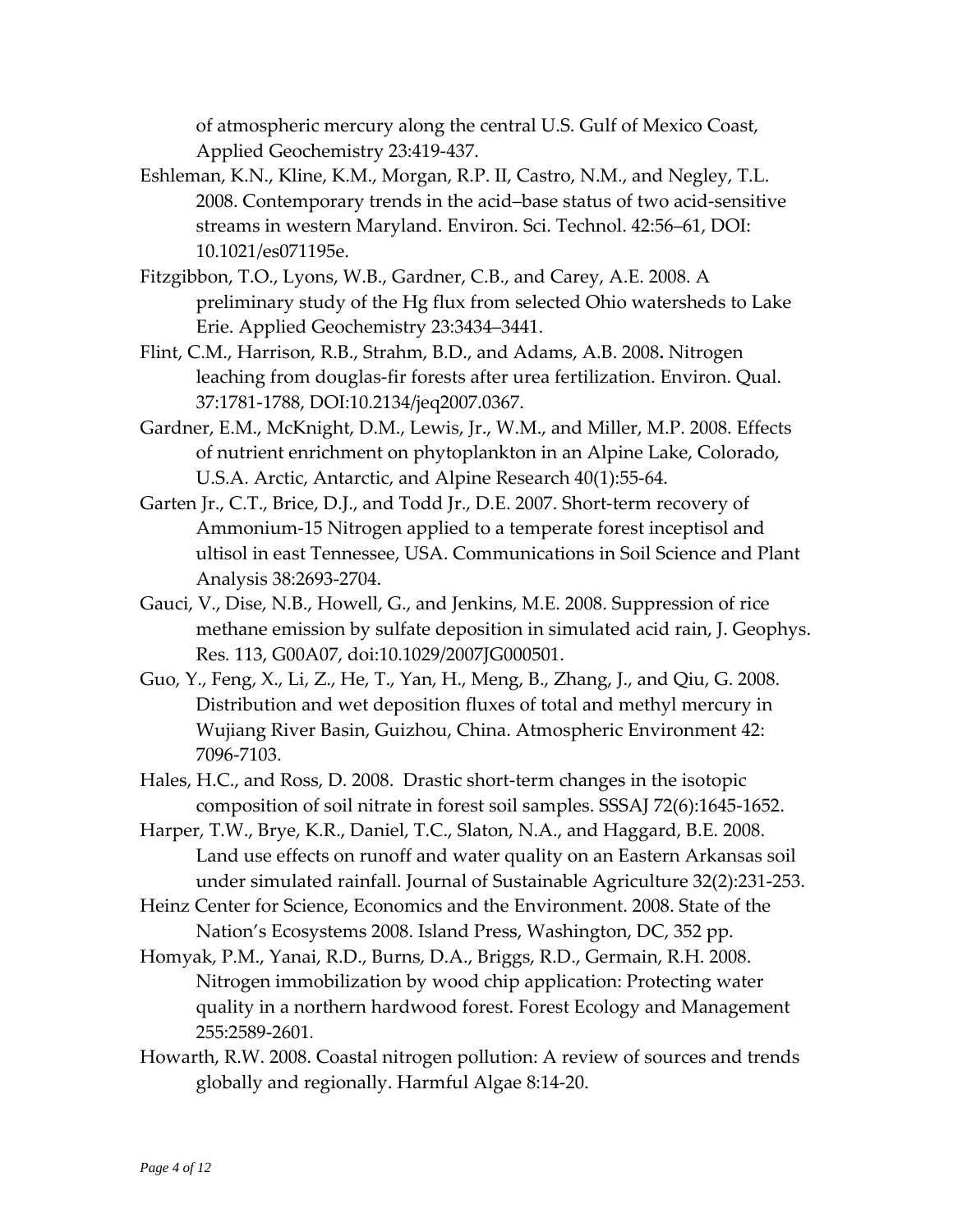- Hudy, M., Thieling, T.M., Gillespie, N., and Smith, E.P. 2008. Distribution, status, and land use characteristics of subwatersheds within the native range of brook trout in the Eastern United States. North American J. Fisheries Management 28:1069‐1085, DOI: 10.1577/M07‐017.1.
- Hutcheson, M.S., Smith, C.M., Wallace, G.T., Rose, J., Eddy, B., Sullivan, J., Pancorbo, O., and West, C.R. 2008. Freshwater fish mercury concentrations in a regionally high mercury deposition area. Water Air Soil Pollut. 191:15‐31, DOI: 10.1007/s11270‐007‐9604‐9.
- Hyfield, E.C.G., Day, J.W., Cable, J.E., and Justic, D. 2008. The impacts of re‐ introducing Mississippi River water on the hydrologic budget and nutrient inputs of a deltaic estuary. Ecological Engineering 32:347‐359.
- Inamdar, S.P., and Mitchell, M.J. 2008. Sulfate exports from multiple catchments in a glaciated forested watershed in western New York, USA. Environ. Monit. Assess. 139:227‐245.
- Inamdar, S.P., Rupp, J., and Mitchell, M.J. 2008. Differences in dissolved organic carbon (DOC) and nitrogen (DON) responses to storm‐event and groundwater conditions in a forested western New York. Journal of American Water Resources Association (in press).
- Ingersoll, G.P., Mast, M.A., Campbell, D.H., Clow, D.W., Nanus, L., and Turk, J.T. 2008. Trends in snowpack chemistry and [comparison](http://www.sciencedirect.com/science?_ob=ArticleURL&_udi=B6VH3-4RXJYWY-7&_user=571676&_coverDate=08%2F31%2F2008&_alid=834001047&_rdoc=7&_fmt=high&_orig=search&_cdi=6055&_sort=d&_docanchor=&view=c&_ct=20&_acct=C000029040&_version=1&_urlVersion=0&_userid=571676&md5=3d69b47fc91462527cfae0c1200fe880) to National [Atmospheric](http://www.sciencedirect.com/science?_ob=ArticleURL&_udi=B6VH3-4RXJYWY-7&_user=571676&_coverDate=08%2F31%2F2008&_alid=834001047&_rdoc=7&_fmt=high&_orig=search&_cdi=6055&_sort=d&_docanchor=&view=c&_ct=20&_acct=C000029040&_version=1&_urlVersion=0&_userid=571676&md5=3d69b47fc91462527cfae0c1200fe880) Deposition Program results for the Rocky Mountains, US, [1993–2004](http://www.sciencedirect.com/science?_ob=ArticleURL&_udi=B6VH3-4RXJYWY-7&_user=571676&_coverDate=08%2F31%2F2008&_alid=834001047&_rdoc=7&_fmt=high&_orig=search&_cdi=6055&_sort=d&_docanchor=&view=c&_ct=20&_acct=C000029040&_version=1&_urlVersion=0&_userid=571676&md5=3d69b47fc91462527cfae0c1200fe880). Atmospheric Environment 42:6098‐6113.
- Karouna‐Renier, N.K., Rao, K.R., Lanza, J.J., Rivers, S.D., Wilson, P.A., Hodges, D.K., Levine, K.E., and Ross, G.T. 2008. [Mercury](http://www.sciencedirect.com/science?_ob=ArticleURL&_udi=B6WDS-4THB4HK-1&_user=571676&_coverDate=11%2F30%2F2008&_alid=834096632&_rdoc=1&_fmt=high&_orig=search&_cdi=6774&_sort=d&_docanchor=&view=c&_ct=41&_acct=C000029040&_version=1&_urlVersion=0&_userid=571676&md5=c452883b244a62a6591abb8755738b3a) levels and fish [consumption](http://www.sciencedirect.com/science?_ob=ArticleURL&_udi=B6WDS-4THB4HK-1&_user=571676&_coverDate=11%2F30%2F2008&_alid=834096632&_rdoc=1&_fmt=high&_orig=search&_cdi=6774&_sort=d&_docanchor=&view=c&_ct=41&_acct=C000029040&_version=1&_urlVersion=0&_userid=571676&md5=c452883b244a62a6591abb8755738b3a) practices in women of child‐bearing age in the Florida [Panhandle.](http://www.sciencedirect.com/science?_ob=ArticleURL&_udi=B6WDS-4THB4HK-1&_user=571676&_coverDate=11%2F30%2F2008&_alid=834096632&_rdoc=1&_fmt=high&_orig=search&_cdi=6774&_sort=d&_docanchor=&view=c&_ct=41&_acct=C000029040&_version=1&_urlVersion=0&_userid=571676&md5=c452883b244a62a6591abb8755738b3a) Environmental Research 108:320‐326.
- Kirby, C.S., McInerney, B., and Turner, M.D. 2008. Groundtruthing and potential for predicting acid deposition impacts in headwater streams using bedrock geology, GIS, angling, and stream chemistry. Science of the Total Environment 393:249‐261.
- Kost, D., Chen, L., and Dick, W.A. 2008. Predicting plant sulfur deficiency in soils: Results from Ohio. Biol. Fertil. Soils 44:1091‐1098.
- Krupa, S., Booker, F., Bowersox, V., Lehmann, C., and Grantz, D. 2008. Trace gases associated with U.S. agriculture: A review**.** J. Air & Waste Manage. Assoc*.* 58:986‐993**,** DOI:10.3155/1047‐3289.58.8.986.
- Kuiken, T., Zhang, H., Gustin, M., and Lindberg, S. 2008. Mercury emission from terrestrial background surfaces in the eastern USA. Part I: Air/surface exchange of mercury within a southeastern deciduous forest (Tennessee) over one year. Applied [Geochemistry](http://www.sciencedirect.com/science/journal/08832927) 23:345‐355.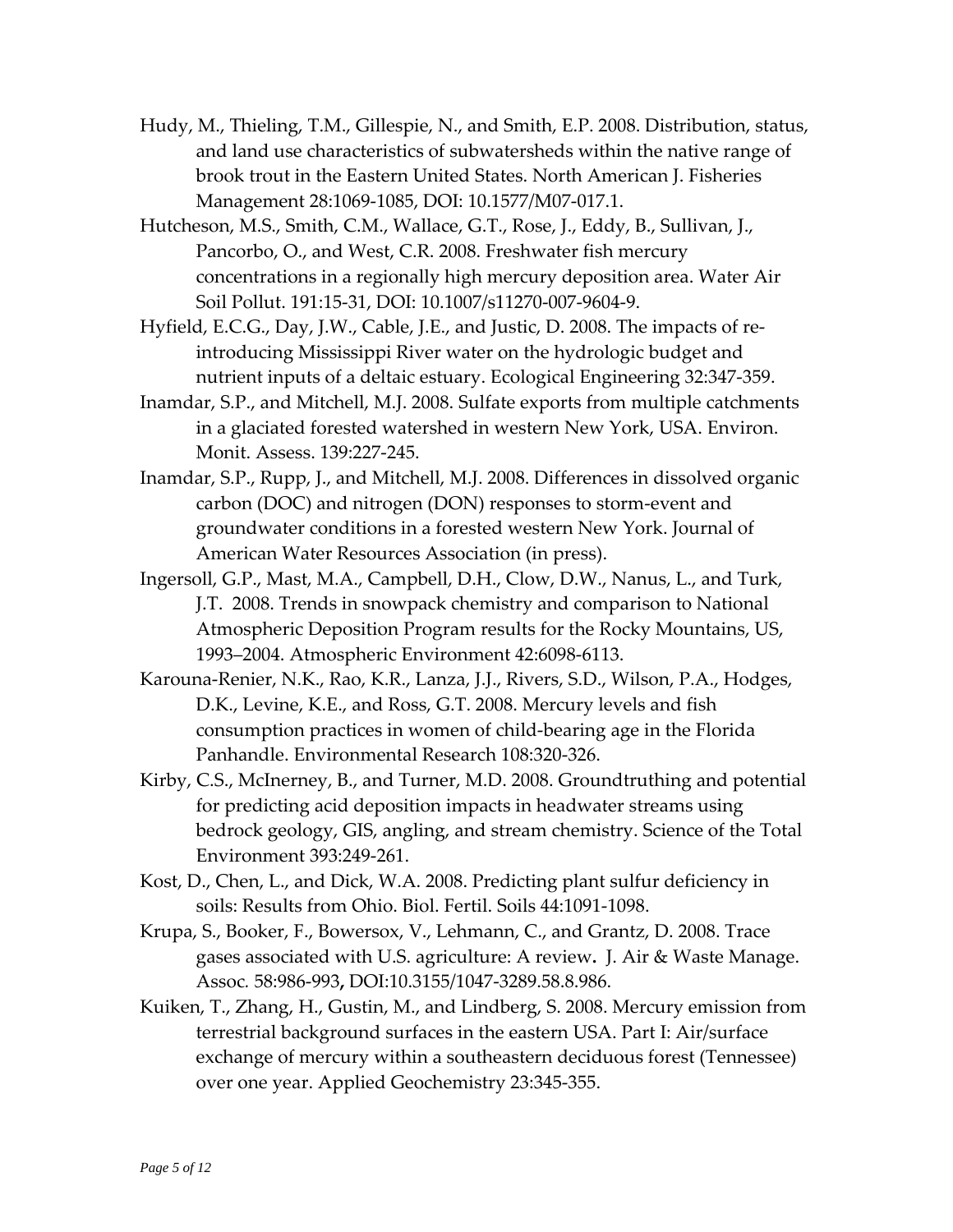- Lawrence, G.B., Roy, K.M., Baldigo, B.P., Simonin, H.A., Capone, S.B., Sutherland, J.W., Nierzwicki‐Bauer, S.A., and Boylen, C.W. 2008. Effects of acid rain on the chemistry of western Adirondack streams in 2003‐2005: Journal of Environmental Quality 37:1‐11, DOI: 10.2134/jeq2008.0061.
- Liu, G., Cai, Y., Kalla, P., Scheidt, D., Richards, J., Scinto, L.J., Gaiser, E., and Appleby C. 2008. Mercury mass budget estimates and cycling [seasonality](http://pubs.acs.org/doi/abs/10.1021/es7022994?prevSearch=MDN&searchHistoryKey=) in the Florida [Everglades](http://pubs.acs.org/doi/abs/10.1021/es7022994?prevSearch=MDN&searchHistoryKey=). Environ. Sci. Technol. 42:1954–1960, DOI**:** 10.1021/es7022994.
- Liu, I., Liu, S., Loveland, T.R., and Tieszen, L.L. 2008. Integrating remotely sensed land cover observations and a biogeochemical model for estimating forest ecosystem carbon dynamics. Ecological modeling (in press.)
- Lohsea, K.A., Hope, D., Sponsellera, R., Allend, J.O., and Grimma, N.B. 2008. Atmospheric deposition of carbon and nutrients across an arid metropolitan area. Science of the Total Environment 402:95‐105.
- Lucas, R.W., and Casper, B.B. 2008. Ectomycorrhizal community and extracellular enzyme activity following simulated atmospheric N deposition. Soil Biology & [Biochemistry](http://www.sciencedirect.com/science/journal/00380717) 40:1662‐1669.
- Luo, Y., Zhang, X., Liu, X., Ficklin, D., and Zhang, M. 2008. Dynamic [modeling](http://www.sciencedirect.com/science?_ob=ArticleURL&_udi=B6VB5-4SK4XC5-4&_user=571676&_coverDate=12%2F31%2F2008&_alid=834090899&_rdoc=2&_fmt=high&_orig=search&_cdi=5917&_sort=d&_docanchor=&view=c&_ct=81&_acct=C000029040&_version=1&_urlVersion=0&_userid=571676&md5=0e14b72218079c10b19c20ec71172a98) of [organophosphate](http://www.sciencedirect.com/science?_ob=ArticleURL&_udi=B6VB5-4SK4XC5-4&_user=571676&_coverDate=12%2F31%2F2008&_alid=834090899&_rdoc=2&_fmt=high&_orig=search&_cdi=5917&_sort=d&_docanchor=&view=c&_ct=81&_acct=C000029040&_version=1&_urlVersion=0&_userid=571676&md5=0e14b72218079c10b19c20ec71172a98) pesticide load in surface water in the northern San Joaquin Valley [watershed](http://www.sciencedirect.com/science?_ob=ArticleURL&_udi=B6VB5-4SK4XC5-4&_user=571676&_coverDate=12%2F31%2F2008&_alid=834090899&_rdoc=2&_fmt=high&_orig=search&_cdi=5917&_sort=d&_docanchor=&view=c&_ct=81&_acct=C000029040&_version=1&_urlVersion=0&_userid=571676&md5=0e14b72218079c10b19c20ec71172a98) of California. Environmental Pollution 156:1171‐ 1181.
- Lyman, S.N., and Gustin, M.S. 2008. Speciation of [atmospheric](http://www.sciencedirect.com/science?_ob=ArticleURL&_udi=B6VH3-4PWKSXJ-1&_user=571676&_coverDate=02%2F29%2F2008&_alid=834001047&_rdoc=20&_fmt=high&_orig=search&_cdi=6055&_sort=d&_docanchor=&view=c&_ct=20&_acct=C000029040&_version=1&_urlVersion=0&_userid=571676&md5=9227d801cea8128504e635f2fd5f5df8) mercury at two sites in [northern](http://www.sciencedirect.com/science?_ob=ArticleURL&_udi=B6VH3-4PWKSXJ-1&_user=571676&_coverDate=02%2F29%2F2008&_alid=834001047&_rdoc=20&_fmt=high&_orig=search&_cdi=6055&_sort=d&_docanchor=&view=c&_ct=20&_acct=C000029040&_version=1&_urlVersion=0&_userid=571676&md5=9227d801cea8128504e635f2fd5f5df8) Nevada, USA. Atmospheric Environment 42:927‐939.
- May, D., and Sivakumar, M. 2008. Comparison of artificial neural network and regression models in the prediction of urban stormwater quality. Water Environment Research 80(1):4‐9.
- Mast, M.A., and Clow, D.W. 2008. Effects of 2003 wildfires on stream chemistry in Glacier National Park, Montana. Hydrological Processes (in press.) (www.interscience.wiley.com) DOI: 10.1002/hyp.7121.
- McHale, M.R., Murdoch, P.S., Burns, D.A., Baldigo, B.P. 2008. Effects of forest harvesting on ecosystem health in the headwaters of the New York City water supply, Catskill Mountains, New York. U.S. Geological Survey Scientific Investigations Report 2008‐5057, 22 pp.
- Mitchell, C.P.J., Branfireun, B.A., and Kolka, R.K. 2008. Assessing sulfate and carbon controls on net methylmercury production in peatlands: An in situ mesocosm approach. Applied Geochemistry 23:503–518.
- Mitchell, M.J., Bailey, S.W., Shanley, J.B., and Mayer, B. 2008. Evaluating storm events for three watersheds in the Northeastern United States: A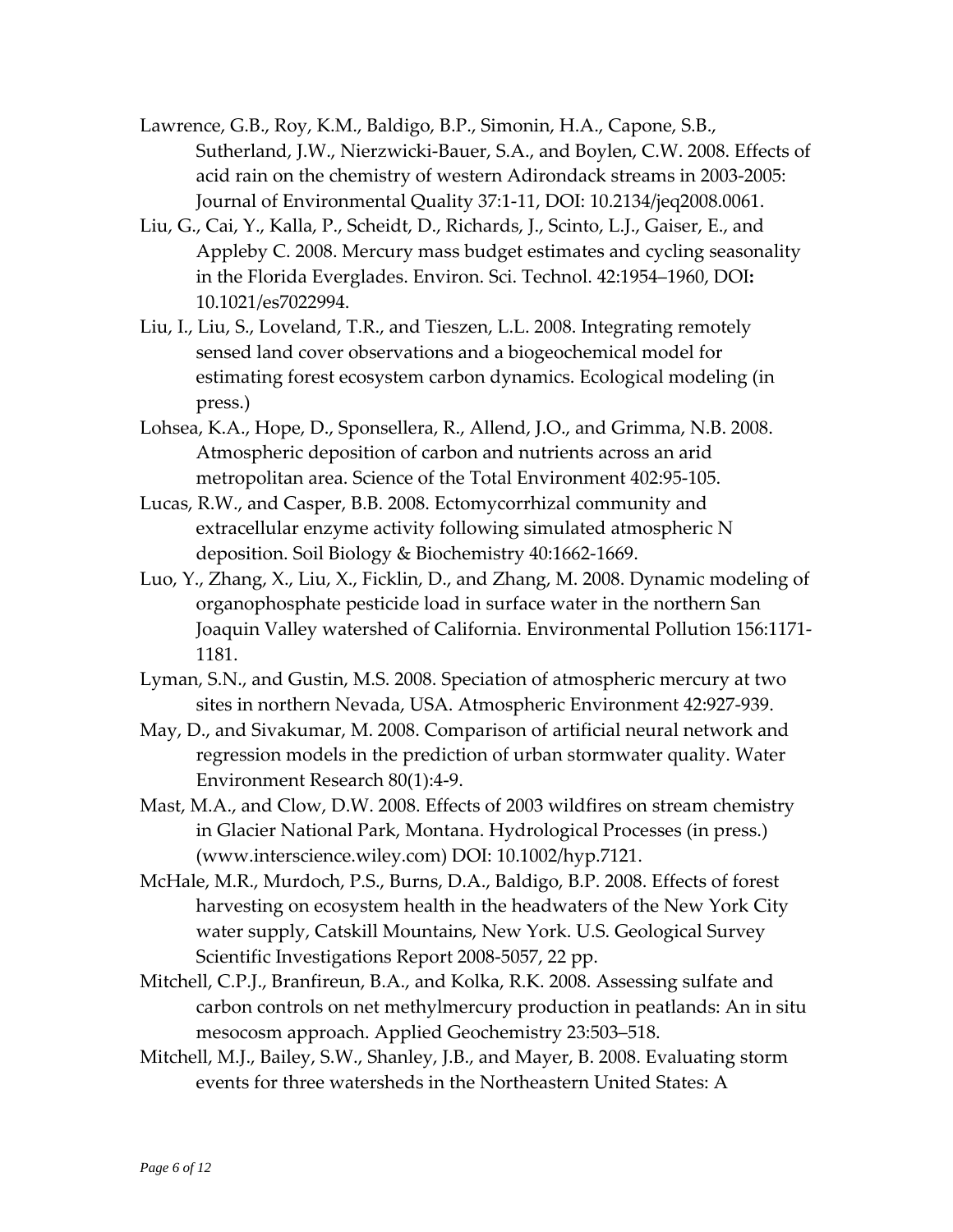combined hydrological, chemical and isotopic approach. Hydrological Processes 22:4023‐4034.

- Nanus, L., Williams, M.W., Campbell, D.H., Elliott, E.M., and Kendall, C.K. 2008. Evaluating regional patterns in nitrate sources to watersheds in national parks of the Rocky Mountains using nitrate isotopes. Environmental Science and Technology 42:6487‐6493.
- Nazareth, C. 2008. Invasive species and panne ecosystems: The effects of atmospheric pollution, Master's Thesis, Indiana University.
- Nelson, S.J., Johnson, K.B., Weathers, K.C., Loftin, C.S., Fernandez, I.J., Kahl, J.S., and Krabbenhoft, D.P. 2008. A comparison of winter mercury accumulation at forested and no‐canopy sites measured with different snow sampling techniques. Applied Geochemistry 23:384‐398.
- Newman, B.D., and Graham, R.C. 2008. Species‐level impacts on chaparral root zone hydrology (Special Section). Vadose Zone J. 7:1110‐1118, DOI: 10.2136/vzj2007.0105.
- Oropeza, J. K. 2008. Controls on soil acidity in Loch Vale Watershed, Rocky Mountain National Park, Colorado. M.S. Thesis, Colorado State University. 59 pp.
- Page, B.D., Bullen, T.D., and Mitchell, M.J. 2008. Influences of calcium availability and tree species on Ca isotope fractionation in soil and vegetation. Biogeochemistry 88:1‐13, DOI: 10.1007/s10533‐008‐9188‐5.
- Paulson, A.J., and Norton, D. 2008. Mercury sedimentation in lakes in western Whatcom County, Washington, USA and its relation to local industrial and municipal atmospheric sources. Water Air Soil Pollution 189:5‐19, DOI: 10.1007/s11270‐007‐9549‐z.
- Pellerin, B.A., Wollheim, W.M., Feng, X., and Vorosmarty, C.J. 2008. The application of electrical conductivity as a tracer for hydrograph separation in urban catchments. Hydrol. Process. 22:1810–1818.
- Perez‐Suarez, M., Fenn, M.E., Cetina‐Alcala, V.M., and Aldrete, A. 2008. The effects of canopy cover on throughfall and soil chemistry in two forest sites in the México City air basin. Atmósfera 21(1).
- Peterson, C., and Gustin, M. 2008. Mercury in the air, water and biota at the Great Salt Lake (Utah, USA). Science of the Total Environment 405:255‐ 268.
- Pinder, R.W., Gilliland, A.B., and Dennis, R.L. 2008. Environmental impact of atmospheric NH3 emissions under present and future conditions in the Eastern United States. Geophys. Res*.* Lett*.*, 35, L12808, DOI:10.1029/2008GL033732.
- Pongprueksa, P., Lin, C.‐J., Lindberg, S.E., Jang, C., Braverman, T., Bullock, O.R. Jr., Ho, T.C., Chu, H.‐W. 2008. Scientific [uncertainties](http://www.sciencedirect.com/science?_ob=ArticleURL&_udi=B6VH3-4R5F1X0-2&_user=571676&_coverDate=03%2F31%2F2008&_alid=834062838&_rdoc=6&_fmt=high&_orig=search&_cdi=6055&_sort=d&_docanchor=&view=c&_ct=8&_acct=C000029040&_version=1&_urlVersion=0&_userid=571676&md5=eb1d11c9cda09e280a8549c3517c485a) in atmospheric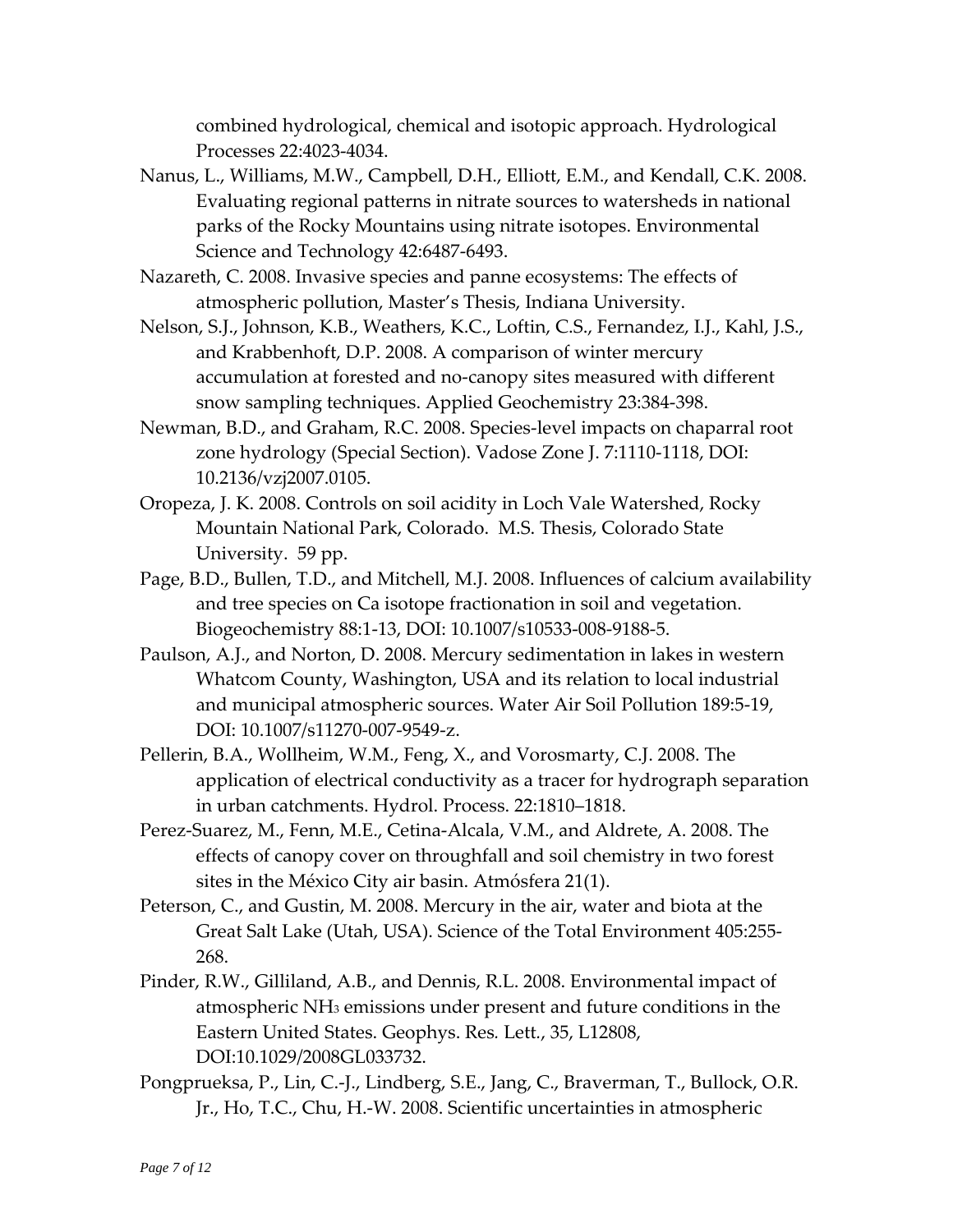mercury models III: Boundary and initial [conditions,](http://www.sciencedirect.com/science?_ob=ArticleURL&_udi=B6VH3-4R5F1X0-2&_user=571676&_coverDate=03%2F31%2F2008&_alid=834062838&_rdoc=6&_fmt=high&_orig=search&_cdi=6055&_sort=d&_docanchor=&view=c&_ct=8&_acct=C000029040&_version=1&_urlVersion=0&_userid=571676&md5=eb1d11c9cda09e280a8549c3517c485a) model grid resolution, and Hg(II) reduction [mechanism.](http://www.sciencedirect.com/science?_ob=ArticleURL&_udi=B6VH3-4R5F1X0-2&_user=571676&_coverDate=03%2F31%2F2008&_alid=834062838&_rdoc=6&_fmt=high&_orig=search&_cdi=6055&_sort=d&_docanchor=&view=c&_ct=8&_acct=C000029040&_version=1&_urlVersion=0&_userid=571676&md5=eb1d11c9cda09e280a8549c3517c485a) Atmospheric Environment 42:1828‐1845.

- Queen, A., Zhang, Y., Gilliam, R., and Pleim, J. 2008. [Examining](http://www.sciencedirect.com/science?_ob=ArticleURL&_udi=B6VH3-4RJRVWG-6&_user=571676&_coverDate=05%2F31%2F2008&_alid=834001047&_rdoc=10&_fmt=high&_orig=search&_cdi=6055&_sort=d&_docanchor=&view=c&_ct=20&_acct=C000029040&_version=1&_urlVersion=0&_userid=571676&md5=2d2a30f08e0fa44a513c965f5d566cd3) the sensitivity of [MM5–CMAQ](http://www.sciencedirect.com/science?_ob=ArticleURL&_udi=B6VH3-4RJRVWG-6&_user=571676&_coverDate=05%2F31%2F2008&_alid=834001047&_rdoc=10&_fmt=high&_orig=search&_cdi=6055&_sort=d&_docanchor=&view=c&_ct=20&_acct=C000029040&_version=1&_urlVersion=0&_userid=571676&md5=2d2a30f08e0fa44a513c965f5d566cd3) predictions to explicit microphysics schemes and horizontal grid resolutions, Part I—Database, evaluation protocol, and [precipitation](http://www.sciencedirect.com/science?_ob=ArticleURL&_udi=B6VH3-4RJRVWG-6&_user=571676&_coverDate=05%2F31%2F2008&_alid=834001047&_rdoc=10&_fmt=high&_orig=search&_cdi=6055&_sort=d&_docanchor=&view=c&_ct=20&_acct=C000029040&_version=1&_urlVersion=0&_userid=571676&md5=2d2a30f08e0fa44a513c965f5d566cd3) [predictions.](http://www.sciencedirect.com/science?_ob=ArticleURL&_udi=B6VH3-4RJRVWG-6&_user=571676&_coverDate=05%2F31%2F2008&_alid=834001047&_rdoc=10&_fmt=high&_orig=search&_cdi=6055&_sort=d&_docanchor=&view=c&_ct=20&_acct=C000029040&_version=1&_urlVersion=0&_userid=571676&md5=2d2a30f08e0fa44a513c965f5d566cd3) Atmospheric Environment 42:3842‐3855.
- Queen, A., and Zhang, Y. 2008. Examining the sensitivity of [MM5–CMAQ](http://www.sciencedirect.com/science?_ob=ArticleURL&_udi=B6VH3-4RJRVWG-3&_user=571676&_coverDate=05%2F31%2F2008&_alid=834001047&_rdoc=12&_fmt=high&_orig=search&_cdi=6055&_sort=d&_docanchor=&view=c&_ct=20&_acct=C000029040&_version=1&_urlVersion=0&_userid=571676&md5=3ec0098712f8a01cb5add60cb4ab0f2b) predictions to explicit [microphysics](http://www.sciencedirect.com/science?_ob=ArticleURL&_udi=B6VH3-4RJRVWG-3&_user=571676&_coverDate=05%2F31%2F2008&_alid=834001047&_rdoc=12&_fmt=high&_orig=search&_cdi=6055&_sort=d&_docanchor=&view=c&_ct=20&_acct=C000029040&_version=1&_urlVersion=0&_userid=571676&md5=3ec0098712f8a01cb5add60cb4ab0f2b) schemes and horizontal grid resolutions, Part II—PM [concentrations](http://www.sciencedirect.com/science?_ob=ArticleURL&_udi=B6VH3-4RJRVWG-3&_user=571676&_coverDate=05%2F31%2F2008&_alid=834001047&_rdoc=12&_fmt=high&_orig=search&_cdi=6055&_sort=d&_docanchor=&view=c&_ct=20&_acct=C000029040&_version=1&_urlVersion=0&_userid=571676&md5=3ec0098712f8a01cb5add60cb4ab0f2b) and wet deposition predictions. Atmospheric Environment 42:3856‐3868.
- Queen, A., and Zhang, Y. 2008. Examining the sensitivity of [MM5–CMAQ](http://www.sciencedirect.com/science?_ob=ArticleURL&_udi=B6VH3-4S01WSH-1&_user=571676&_coverDate=05%2F31%2F2008&_alid=834001047&_rdoc=13&_fmt=high&_orig=search&_cdi=6055&_sort=d&_docanchor=&view=c&_ct=20&_acct=C000029040&_version=1&_urlVersion=0&_userid=571676&md5=ce82ef5830c8f40d88219007d1cfca75) predictions to explicit [microphysics](http://www.sciencedirect.com/science?_ob=ArticleURL&_udi=B6VH3-4S01WSH-1&_user=571676&_coverDate=05%2F31%2F2008&_alid=834001047&_rdoc=13&_fmt=high&_orig=search&_cdi=6055&_sort=d&_docanchor=&view=c&_ct=20&_acct=C000029040&_version=1&_urlVersion=0&_userid=571676&md5=ce82ef5830c8f40d88219007d1cfca75) schemes and horizontal grid [resolutions,](http://www.sciencedirect.com/science?_ob=ArticleURL&_udi=B6VH3-4S01WSH-1&_user=571676&_coverDate=05%2F31%2F2008&_alid=834001047&_rdoc=13&_fmt=high&_orig=search&_cdi=6055&_sort=d&_docanchor=&view=c&_ct=20&_acct=C000029040&_version=1&_urlVersion=0&_userid=571676&md5=ce82ef5830c8f40d88219007d1cfca75) Part III—The impact of horizontal grid resolution. Atmospheric Environment 42:3869‐3881.
- Rappold, A.G., Gelfand, A.E., and Holland, D.M. 2008. [Modeling](http://www.blackwell-synergy.com/doi/abs/10.1111/j.1467-9876.2007.00608.x) mercury [deposition](http://www.blackwell-synergy.com/doi/abs/10.1111/j.1467-9876.2007.00608.x) through latent space‐time processes. Journal of the Royal Statistical Society: Series C (Applied Statistics) 57:187‐205.
- Raun, W.R., Solie, J.B., Taylor, R.K., Arnall, D.B., Mack, C.J., and Edmonds, D.E. 2008**.** Ramp calibration strip technology for determining midseason nitrogen rates in corn and wheat. Agronomy Journal 100:1088‐1093, DOI: 10.2134/agronj2007.0288N.
- Risch, M.R., and Fowler, K.K. 2008. Mercury in precipitation in Indiana, January 2004–December 2005: U.S. Geological Survey Scientific Investigations Report 2008‐5148 (in press).
- Rosfjord, C., Webster, K., Kahl, J.S., Norton, S.A., Fernandez, I., and Herlihy, A. 2007. Anthropogenically‐driven changes in chloride complicate interpretation of base cation trends in lakes recovering from acidic deposition. Environ. Sci. Technol. 41:7688‐7693.
- Rothenberg, S.E., Ambrose, R.F., and Jay, J.A. 2008. [Evaluating](http://pubs.acs.org/doi/abs/10.1021/es702819f?prevSearch=NADP&searchHistoryKey=) the potential efficacy of Mercury total [maximum](http://pubs.acs.org/doi/abs/10.1021/es702819f?prevSearch=NADP&searchHistoryKey=) daily loads on aqueous [methylmercury](http://pubs.acs.org/doi/abs/10.1021/es702819f?prevSearch=NADP&searchHistoryKey=) levels in four coastal watersheds. Environ. Sci. Technol. 42:5400–5406, DOI: 10.1021/es702819f.
- Rypel, A.L., Arrington, D.A., and Findlay, R.H. 2008. Mercury in [southeastern](http://pubs.acs.org/doi/abs/10.1021/es8001772?prevSearch=NADP&searchHistoryKey=) U.S. riverine fish [populations](http://pubs.acs.org/doi/abs/10.1021/es8001772?prevSearch=NADP&searchHistoryKey=) linked to water body type. Environ. Sci. Technol. 42:5118–5124. DOI: 10.1021/es8001772.
- Sabin, L.D., and Schiff, K.C. 2008. Dry [atmospheric](http://www.sciencedirect.com/science?_ob=ArticleURL&_udi=B6VH3-4SX3P46-R&_user=571676&_coverDate=09%2F30%2F2008&_alid=834001047&_rdoc=4&_fmt=high&_orig=search&_cdi=6055&_sort=d&_docanchor=&view=c&_ct=20&_acct=C000029040&_version=1&_urlVersion=0&_userid=571676&md5=3f920783c34bdf698428bd29a0700c6e) deposition rates of metals along a coastal transect in southern [California.](http://www.sciencedirect.com/science?_ob=ArticleURL&_udi=B6VH3-4SX3P46-R&_user=571676&_coverDate=09%2F30%2F2008&_alid=834001047&_rdoc=4&_fmt=high&_orig=search&_cdi=6055&_sort=d&_docanchor=&view=c&_ct=20&_acct=C000029040&_version=1&_urlVersion=0&_userid=571676&md5=3f920783c34bdf698428bd29a0700c6e) Atmospheric Environment, 42:6606‐6613.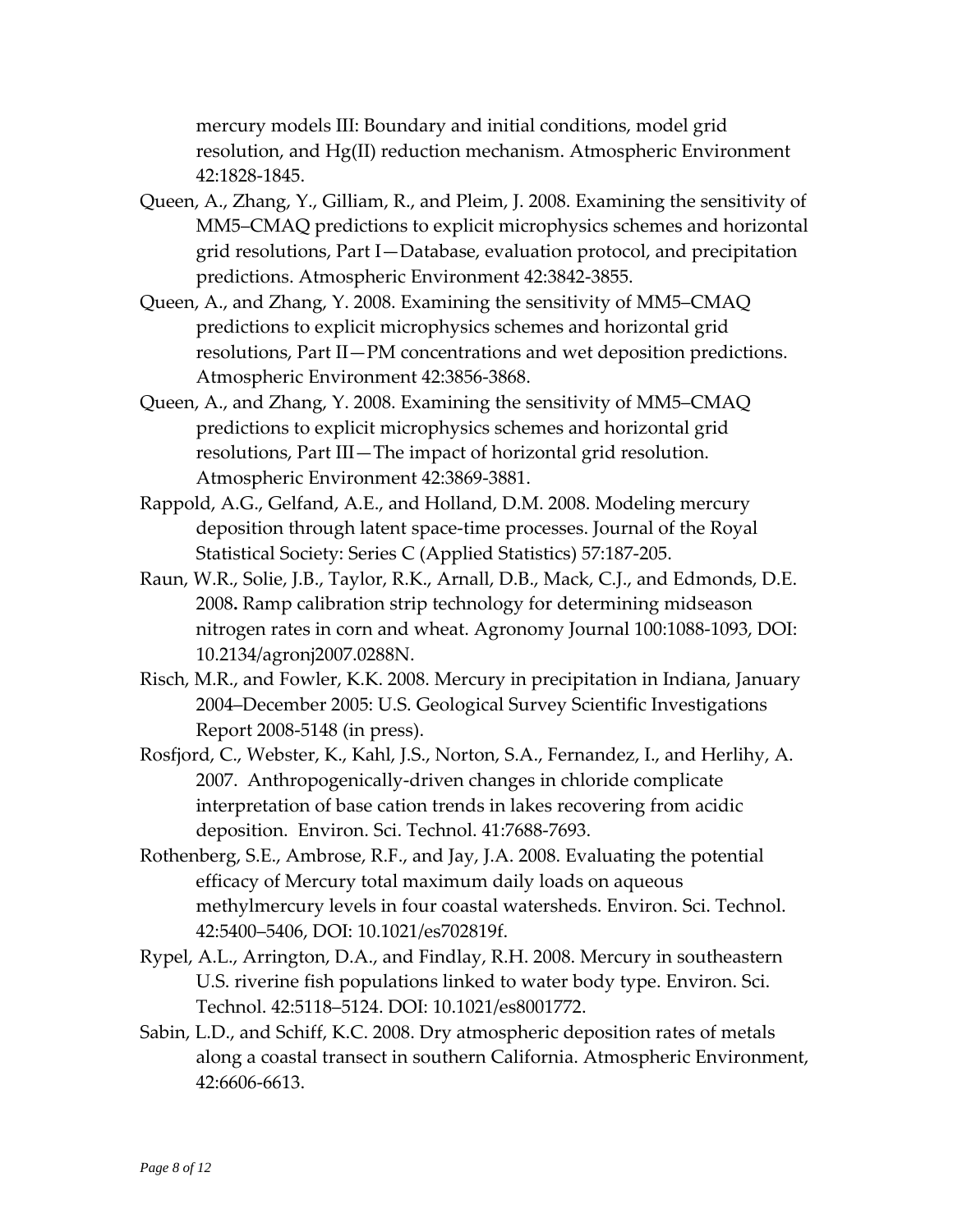- Scanlon, B.R., Reedy, R.C., and Bronson, K.F. 2008. [Impacts](http://pubs.acs.org/doi/abs/10.1021/es800792w?prevSearch=NADP&searchHistoryKey=) of land use change on nitrogen cycling archived in semiarid [unsaturated](http://pubs.acs.org/doi/abs/10.1021/es800792w?prevSearch=NADP&searchHistoryKey=) zone nitrate profiles, [southern](http://pubs.acs.org/doi/abs/10.1021/es800792w?prevSearch=NADP&searchHistoryKey=) high plains, Texas. Environ. Sci. Technol. 42:7566–7572, DOI**:** 10.1021/es800792w.
- Scanlon, B.R., Reedy, R.C., Jackson, W.A., and Rao, B. 2008. [Mobilization](http://pubs.acs.org/doi/abs/10.1021/es800361h?prevSearch=NADP&searchHistoryKey=) of naturally occurring [perchlorate](http://pubs.acs.org/doi/abs/10.1021/es800361h?prevSearch=NADP&searchHistoryKey=) related to land‐use change in the southern high [plains,](http://pubs.acs.org/doi/abs/10.1021/es800361h?prevSearch=NADP&searchHistoryKey=) Texas. Environ. Sci. Technol. 42(23):8648–8653.
- Scharenbroch, B.C., and Bockhein, J.G. 2008. The effects of gap disturbance on nitrogen cycling and retention in late‐successional northern hardwood– hemlock forests. Biogeochemistry 87:231‐245, DOI: 10.1007/s10533‐008‐ 9180‐0.
- Selin, N.E., and Jacob, D.J. 2008. [Seasonal](http://www.sciencedirect.com/science?_ob=ArticleURL&_udi=B6VH3-4S2669D-1&_user=571676&_coverDate=07%2F31%2F2008&_alid=834001047&_rdoc=8&_fmt=high&_orig=search&_cdi=6055&_sort=d&_docanchor=&view=c&_ct=20&_acct=C000029040&_version=1&_urlVersion=0&_userid=571676&md5=3813ac2bc25d639c85d3f268a32edc05) and spatial patterns of mercury wet deposition in the United States: Constraints on the [contribution](http://www.sciencedirect.com/science?_ob=ArticleURL&_udi=B6VH3-4S2669D-1&_user=571676&_coverDate=07%2F31%2F2008&_alid=834001047&_rdoc=8&_fmt=high&_orig=search&_cdi=6055&_sort=d&_docanchor=&view=c&_ct=20&_acct=C000029040&_version=1&_urlVersion=0&_userid=571676&md5=3813ac2bc25d639c85d3f268a32edc05) from North American [anthropogenic](http://www.sciencedirect.com/science?_ob=ArticleURL&_udi=B6VH3-4S2669D-1&_user=571676&_coverDate=07%2F31%2F2008&_alid=834001047&_rdoc=8&_fmt=high&_orig=search&_cdi=6055&_sort=d&_docanchor=&view=c&_ct=20&_acct=C000029040&_version=1&_urlVersion=0&_userid=571676&md5=3813ac2bc25d639c85d3f268a32edc05) sources. Atmospheric Environment 42:5193‐5204.
- Selvendiran, P., Driscoll, C.T., Bushey, J.T., and Montesdeoca, M.R. 2008. Wetland influence on mercury fate and transport in a temperate forested watershed. Environ. Pollut. DOI:10.1016/j.envpol.2007.12.005:154:46‐55.
- Selvendiran, P., Driscoll, C.T., and Montesdeoca, M.R. 2008. Mercury dynamics and transport in two Adirondack lakes. Limnol. Oceanogr. (in press).
- Selvendiran, P., Driscoll, C.T., Montesdeoca, M.R., and Bushey, J.T. 2008. Inputs, storage and transport of total and methyl mercury in two temperate forest wetlands. J. Geophys. Res. (in press).
- Shanley, J.B., Mast, M.A., Campbell, D.H., Aiken, G.R., Krabbenhoft, D.P., Hunt, R.J., Walker, J.F., Schuster, P.F., Chalmers, A., Aulenbach, B.T., Peters, N.E., Marvin‐DiPasquale, M., Clow, D.W., and Shafer, M.M. 2008. Comparison of total mercury and methylmercury cycling at five sites using the small watershed approach. Environmental Pollution 154:143‐ 154.
- Showers, W.J., Genna, B., McDade, T., Bolich, R., and Fountain, J.C. 2008. [Nitrate](http://pubs.acs.org/doi/abs/10.1021/es071551t?prevSearch=NADP&searchHistoryKey=) [contamination](http://pubs.acs.org/doi/abs/10.1021/es071551t?prevSearch=NADP&searchHistoryKey=) in groundwater on an urbanized dairy farm. Environ. Sci. Technol. 42:4683–4688, DOI: 10.1021/es071551t.
- Smith, S.M., Hanley, M., and Killingbeck, K.T. 2008. Development of vegetation in dune slack wetlands of Cape Cod National Seashore (Massachusetts, USA). Plant Ecology 194:243‐256, DOI: 10.1007/s11258‐007‐9288‐7.
- Sparks, J.E.D.P., Walker, J., Turnipseed, A., and Guenther, A. 2008. Dry nitrogen deposition estimates over a forest experiencing free air CO2 enrichment. Global Change Biology 14:768–781, DOI: 10.1111/j.1365‐2486.2007.01526.x.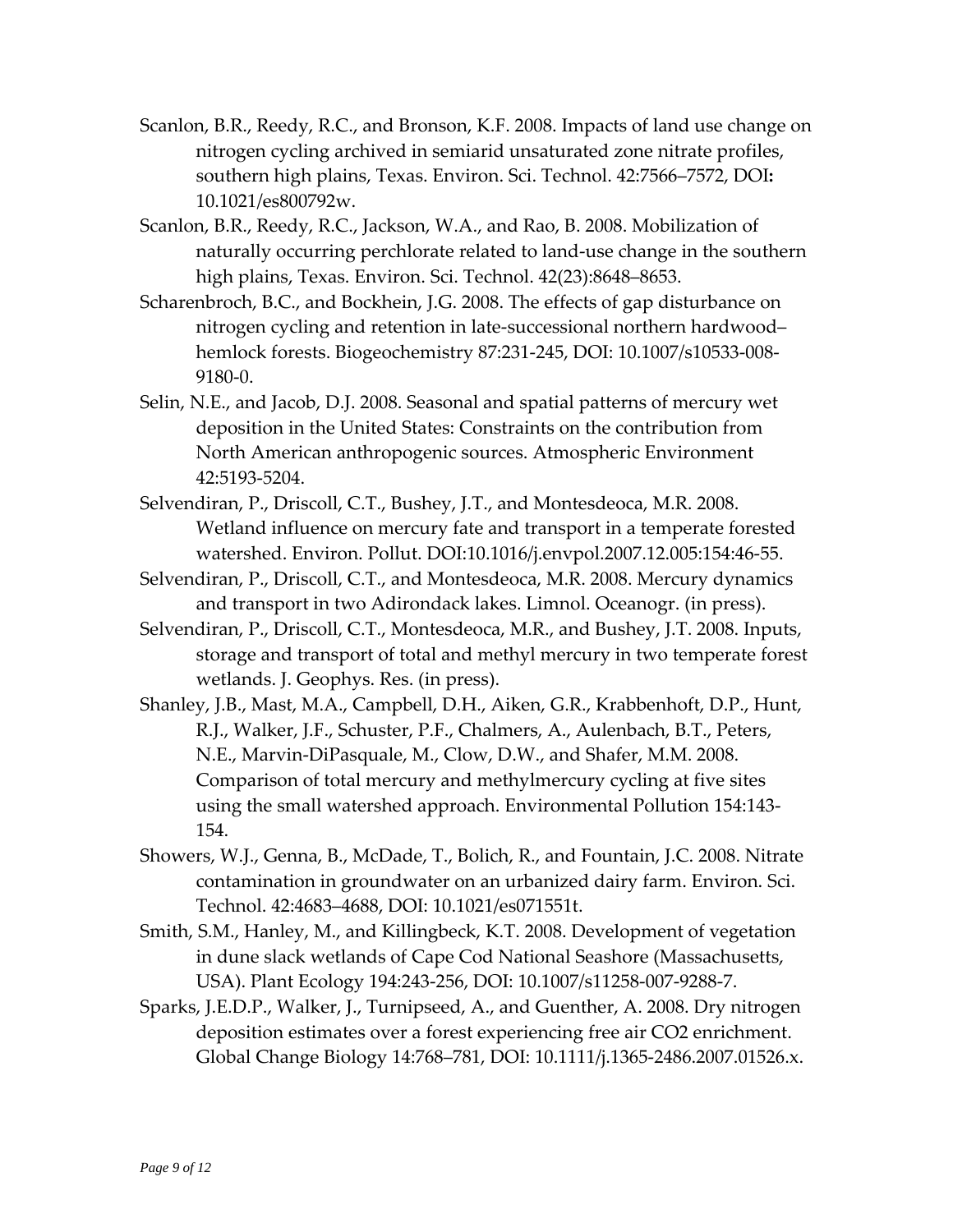- Spruill, T.B., and Bratton, J.F. 2008. Estimation of groundwater and nutrient fluxes to the Neuse River Estuary, North Carolina. Estuaries and Coasts 31:501‐520, DOI: 10.1007/s12237‐008‐9040‐0.
- Stamenkovica, J., Gustin, M.S., Arnone III, J.A., Johnson, D.W., Larsen, J.D., and Verburg, P.S.J. 2008. Atmospheric mercury exchange with a tallgrass prairie ecosystem housed in mesocosms. Science of the Total Environment 406:227‐238.
- Stednick, J.D. 2008. Long‐term water quality changes following timber harvesting. In Hydrological and Biological Responses to Forest Practices. Ecological Studies V199, Springer, New York, ISSN 0070‐8356, DOI: 10.1007/978‐0‐387‐69036‐0.
- Stephen, K., and Aneja, V.P. 2008. Trends in [agricultural](http://www.sciencedirect.com/science?_ob=ArticleURL&_udi=B6VH3-4NX2NNY-1&_user=571676&_coverDate=05%2F31%2F2008&_alid=834001047&_rdoc=9&_fmt=high&_orig=search&_cdi=6055&_sort=d&_docanchor=&view=c&_ct=20&_acct=C000029040&_version=1&_urlVersion=0&_userid=571676&md5=e2841e5125e760991aeca7582df0ca06) ammonia emissions and ammonium [concentrations](http://www.sciencedirect.com/science?_ob=ArticleURL&_udi=B6VH3-4NX2NNY-1&_user=571676&_coverDate=05%2F31%2F2008&_alid=834001047&_rdoc=9&_fmt=high&_orig=search&_cdi=6055&_sort=d&_docanchor=&view=c&_ct=20&_acct=C000029040&_version=1&_urlVersion=0&_userid=571676&md5=e2841e5125e760991aeca7582df0ca06) in precipitation over the Southeast and [Midwest](http://www.sciencedirect.com/science?_ob=ArticleURL&_udi=B6VH3-4NX2NNY-1&_user=571676&_coverDate=05%2F31%2F2008&_alid=834001047&_rdoc=9&_fmt=high&_orig=search&_cdi=6055&_sort=d&_docanchor=&view=c&_ct=20&_acct=C000029040&_version=1&_urlVersion=0&_userid=571676&md5=e2841e5125e760991aeca7582df0ca06) United States. Atmospheric Environment 42:3238‐3252.
- [Suchanek](http://www.springerlink.com/content/?Author=Thomas+H.+Suchanek), T.H., [Cooke,](http://www.springerlink.com/content/?Author=Janis+Cooke) J., [Keller](http://www.springerlink.com/content/?Author=Kaylene+Keller), K., [Jorgensen,](http://www.springerlink.com/content/?Author=Salvador+Jorgensen) S., [Richerson,](http://www.springerlink.com/content/?Author=Peter+J.+Richerson) P.J., [Eagles](http://www.springerlink.com/content/?Author=Collin+A.+Eagles-Smith)‐Smith, C.A., [Harner](http://www.springerlink.com/content/?Author=E.+James+Harner), E.J., and [Adam,](http://www.springerlink.com/content/?Author=David+P.+Adam) D.P. 2008. A mass balance [mercury](http://www.springerlink.com/content/3576n2lx37t2836m/?p=815bfb833db446849a360c82b2df62f4&pi=0) budget for a mine‐[dominated](http://www.springerlink.com/content/3576n2lx37t2836m/?p=815bfb833db446849a360c82b2df62f4&pi=0) lake: Clear Lake, California. [Water,](http://www.springerlink.com/content/100344/?p=815bfb833db446849a360c82b2df62f4&pi=0) Air, & Soil [Pollution](http://www.springerlink.com/content/100344/?p=815bfb833db446849a360c82b2df62f4&pi=0) DOI: 10.1007/s11270‐008‐9757‐1.
- Sullivan, T.J., Cosby, B.J., Webb, J.R., Dennis, R.L., Bulger, A.J., and Deviney Jr, F.A. 2008. Streamwater acid‐base chemistry and critical loads of atmospheric sulfur deposition in Shenandoah National Park, Virginia. Environ. Monit. Assess. 137:85‐99, DOI: 10.1007/s10661‐007‐9731‐1.
- Sunderland, E.M., Cohen, M.D., Selin, N.E., and Chmura, G.L. 2008. Reconciling models and measurements to assess trends in atmospheric mercury deposition. Environmental Pollution (in press) 1‐10, DOI: 10.1016/j.envpol.2008.01.021.
- Tkacz, B., Moody, B., Castillo, J.V., Fenn, M.E. 2008. Forest health conditions in North America. Environmental Pollution 155:409‐425.
- U.S. Climate Change Science Program. 2008. Preliminary review of adaptation options for climate‐sensitive ecosystems and resources. A Report by the U.S. Climate Change Science Program and the Subcommittee on Global Change Research. [S.H. Julius, J.M. West (eds.), J.S. Baron, L.A. Joyce, B.D. Keller, M.A. Palmer, C.H. Peterson, and J.M. Scott (Authors)]. U.S. Environmental Protection Agency, Washington, DC, 873 pp.
- Ulberg, A.L., and Risch, M.R. 2008. Total mercury and methylmercury in Indiana streams, August 2004–September 2006. U.S. Geological Survey Scientific Investigations Report 2008‐5176 (in press).
- van Verseveld, W.J., McDonnell, J.J., and Lajtha, K. 2008. A mechanistic assessment of nutrient flushing at the catchment scale. J. Hydrology 358: 268‐287.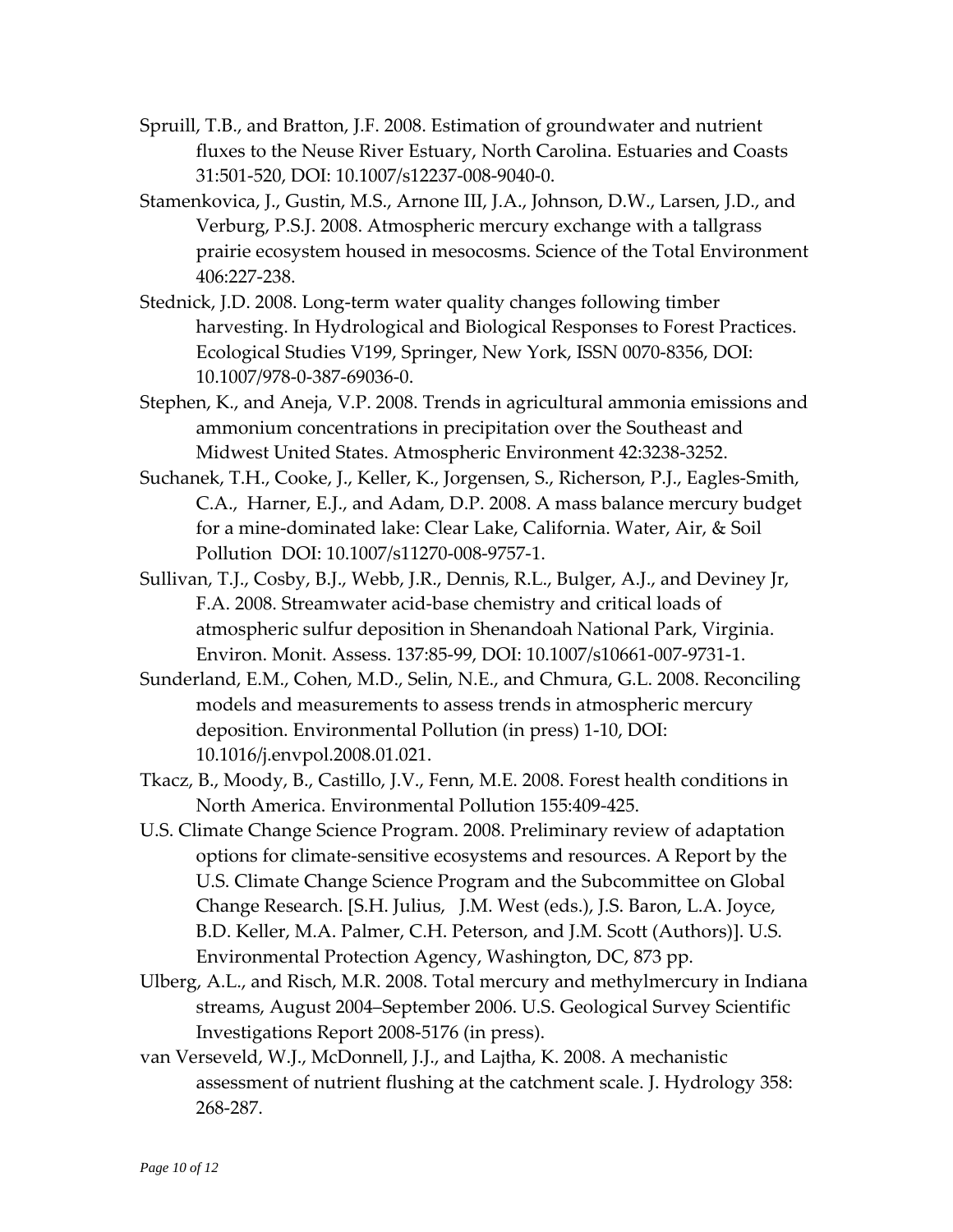- Vet, R., and Ro, C.‐U. 2008. Contribution of [Canada–United](http://www.sciencedirect.com/science?_ob=ArticleURL&_udi=B6VH3-4RC6RDR-2&_user=571676&_coverDate=03%2F31%2F2008&_alid=834001047&_rdoc=19&_fmt=high&_orig=search&_cdi=6055&_sort=d&_docanchor=&view=c&_ct=20&_acct=C000029040&_version=1&_urlVersion=0&_userid=571676&md5=76adb981e0082116ee95b665608f749d) States transboundary transport to wet [deposition](http://www.sciencedirect.com/science?_ob=ArticleURL&_udi=B6VH3-4RC6RDR-2&_user=571676&_coverDate=03%2F31%2F2008&_alid=834001047&_rdoc=19&_fmt=high&_orig=search&_cdi=6055&_sort=d&_docanchor=&view=c&_ct=20&_acct=C000029040&_version=1&_urlVersion=0&_userid=571676&md5=76adb981e0082116ee95b665608f749d) of sulphur and nitrogen oxides: A mass balance [approach](http://www.sciencedirect.com/science?_ob=ArticleURL&_udi=B6VH3-4RC6RDR-2&_user=571676&_coverDate=03%2F31%2F2008&_alid=834001047&_rdoc=19&_fmt=high&_orig=search&_cdi=6055&_sort=d&_docanchor=&view=c&_ct=20&_acct=C000029040&_version=1&_urlVersion=0&_userid=571676&md5=76adb981e0082116ee95b665608f749d). Atmospheric Environment 42:2518‐2529.
- Walker, C., and Lin, H.S. 2008. Soil property changes after four decades of wastewater irrigation: A landscape perspective. Catena 73:63‐74.
- Walker, J., Spence, P., Kimbrough, S., and Robarge, W. 2008. [Inferential](http://www.sciencedirect.com/science?_ob=ArticleURL&_udi=B6VH3-4P2S96V-1&_user=571676&_coverDate=05%2F31%2F2008&_alid=834001047&_rdoc=11&_fmt=high&_orig=search&_cdi=6055&_sort=d&_docanchor=&view=c&_ct=20&_acct=C000029040&_version=1&_urlVersion=0&_userid=571676&md5=d3073e828a6ef0f48db0a00949f77968) model estimates of ammonia dry deposition in the vicinity of a swine [production](http://www.sciencedirect.com/science?_ob=ArticleURL&_udi=B6VH3-4P2S96V-1&_user=571676&_coverDate=05%2F31%2F2008&_alid=834001047&_rdoc=11&_fmt=high&_orig=search&_cdi=6055&_sort=d&_docanchor=&view=c&_ct=20&_acct=C000029040&_version=1&_urlVersion=0&_userid=571676&md5=d3073e828a6ef0f48db0a00949f77968) [facility](http://www.sciencedirect.com/science?_ob=ArticleURL&_udi=B6VH3-4P2S96V-1&_user=571676&_coverDate=05%2F31%2F2008&_alid=834001047&_rdoc=11&_fmt=high&_orig=search&_cdi=6055&_sort=d&_docanchor=&view=c&_ct=20&_acct=C000029040&_version=1&_urlVersion=0&_userid=571676&md5=d3073e828a6ef0f48db0a00949f77968). Atmospheric Environment 42:3407‐3418.
- Wang, Y., Wai, K.M., Gao, J., Liu, X., Wang, T., and Wang, W. 2008. The [impacts](http://www.sciencedirect.com/science?_ob=ArticleURL&_udi=B6VH3-4RTKMXC-1&_user=571676&_coverDate=04%2F30%2F2008&_alid=834001047&_rdoc=15&_fmt=high&_orig=search&_cdi=6055&_sort=d&_docanchor=&view=c&_ct=20&_acct=C000029040&_version=1&_urlVersion=0&_userid=571676&md5=a55e2493dc6e466ee698a4c4abe708e6) of [anthropogenic](http://www.sciencedirect.com/science?_ob=ArticleURL&_udi=B6VH3-4RTKMXC-1&_user=571676&_coverDate=04%2F30%2F2008&_alid=834001047&_rdoc=15&_fmt=high&_orig=search&_cdi=6055&_sort=d&_docanchor=&view=c&_ct=20&_acct=C000029040&_version=1&_urlVersion=0&_userid=571676&md5=a55e2493dc6e466ee698a4c4abe708e6) emissions on the precipitation chemistry at an elevated site in [Northeastern](http://www.sciencedirect.com/science?_ob=ArticleURL&_udi=B6VH3-4RTKMXC-1&_user=571676&_coverDate=04%2F30%2F2008&_alid=834001047&_rdoc=15&_fmt=high&_orig=search&_cdi=6055&_sort=d&_docanchor=&view=c&_ct=20&_acct=C000029040&_version=1&_urlVersion=0&_userid=571676&md5=a55e2493dc6e466ee698a4c4abe708e6) China. Atmospheric Environment 42:2959‐2970.
- Watras, C.J., and Morrison, K.A. 2008. The response of two remote, temperate lakes to changes in atmospheric mercury deposition, sulfate, and the water cycle. Canadian J. Fisheries and Aquatic Sciences V65(1):110‐116.
- Wetherbee, G.A., and Lehmann, C.M.B. 2008. Mercury deposition network site operator training for the system blank and blind audit programs. U.S. Geological Survey Open‐File Report 2008‐1252, version 1.0., http://pubs.usgs.gov/of/2008/1252/.
- Woltemade, C.J., and Woodward, J. 2008. Nitrate removal in a restored springfed wetland, Pennsylvania, USA. J. American Water Resources Assoc. 44:222‐234.
- Woodbury, P.B., Howarth, R.W., and Steinhart, G. 2008. Understanding nutrient cycling and sediment sources in the Upper Susquehanna River Basin. Journal of Contemporary Water Research & Education 138(1):7‐14.
- Wu, S., Krishnan, S., Zhang, Y., and Aneja, V. 2008. Modeling [atmospheric](http://www.sciencedirect.com/science?_ob=ArticleURL&_udi=B6VH3-4NKJ0N5-4&_user=571676&_coverDate=05%2F31%2F2008&_alid=834001047&_rdoc=14&_fmt=high&_orig=search&_cdi=6055&_sort=d&_docanchor=&view=c&_ct=20&_acct=C000029040&_version=1&_urlVersion=0&_userid=571676&md5=55477440819ee511fb9f5c4c64a6a898) transport and fate of ammonia in North [Carolina—Part](http://www.sciencedirect.com/science?_ob=ArticleURL&_udi=B6VH3-4NKJ0N5-4&_user=571676&_coverDate=05%2F31%2F2008&_alid=834001047&_rdoc=14&_fmt=high&_orig=search&_cdi=6055&_sort=d&_docanchor=&view=c&_ct=20&_acct=C000029040&_version=1&_urlVersion=0&_userid=571676&md5=55477440819ee511fb9f5c4c64a6a898) I: Evaluation of [meteorological](http://www.sciencedirect.com/science?_ob=ArticleURL&_udi=B6VH3-4NKJ0N5-4&_user=571676&_coverDate=05%2F31%2F2008&_alid=834001047&_rdoc=14&_fmt=high&_orig=search&_cdi=6055&_sort=d&_docanchor=&view=c&_ct=20&_acct=C000029040&_version=1&_urlVersion=0&_userid=571676&md5=55477440819ee511fb9f5c4c64a6a898) and chemical predictions. Atmospheric Environment 42:3419‐3436.
- Zhai, J., Driscoll, C.T., Sullivan, T.J., and Cosby, B.J. 2008. Regional application of the PnET‐BGC model to assess historical acidification of Adirondack lakes. Water Resour. Res. 44, W01421, DOI:10.1029/2006WR005532.

## Internal Publications

National Atmospheric Deposition Program, 2008. 30 Years of Network Operations: Focusing on the Future. 2008 Annual Meeting and Scientific Symposium Proceedings 2008‐001. Illinois State Water Survey, Champaign, IL, October, 2008. 143 pp.